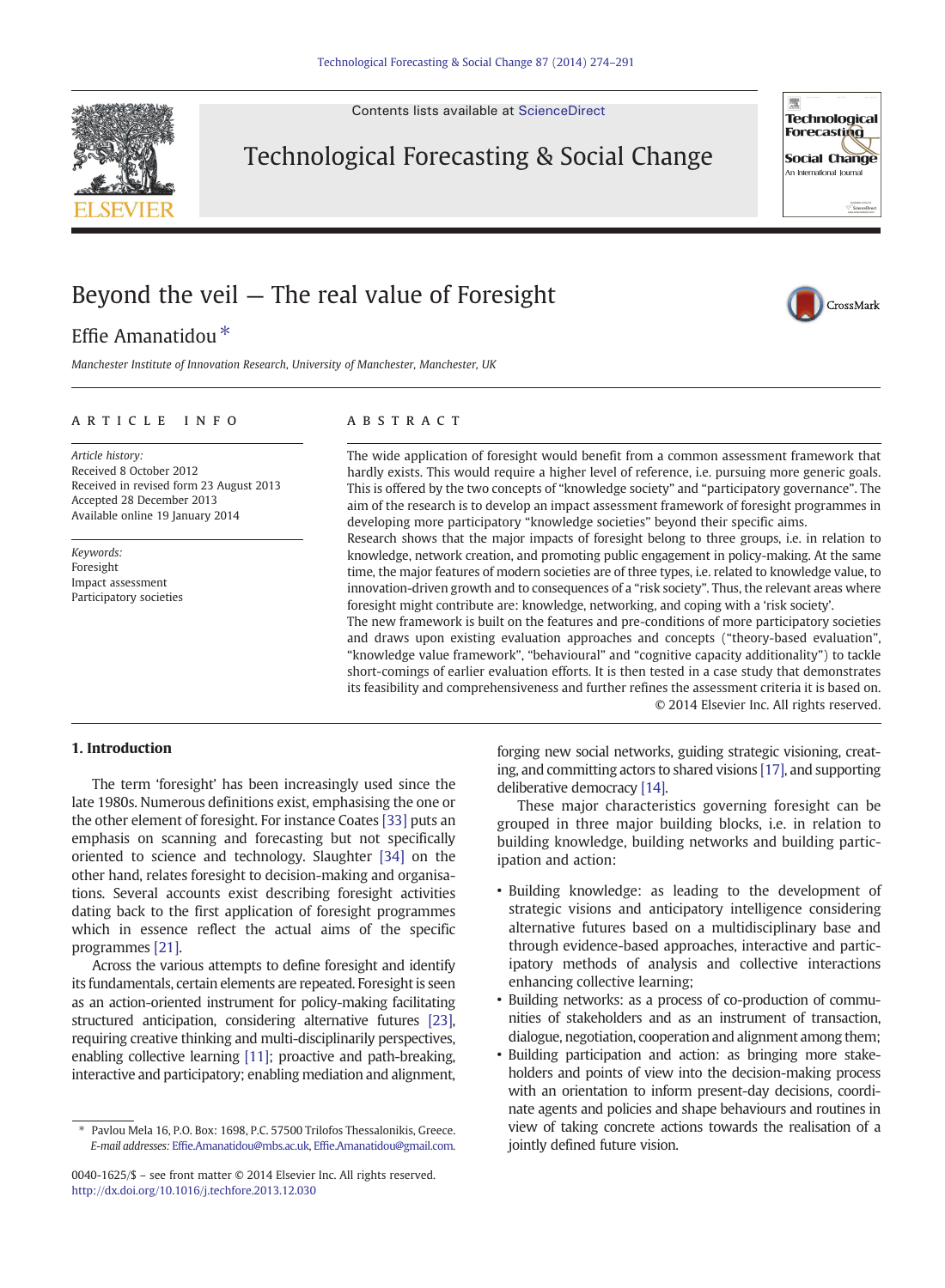Foresight has been increasingly acknowledged in the past two decades as a valuable policy-making process. Despite the considerable investment in foresight exercises in several countries, not many attempts have been made so far for a thorough evaluation of the process, outcomes and impacts of foresight programmes [30]. Most evaluations of the few conducted so far are post hoc, working with hindsight and with a tendency to focus on effects, rather than on the processes and on the choices made inside the foresight projects comprising a foresight exercise.

Most foresight activities, although sharing some methodological characteristics and similarities in terms of time horizons and audiences addressed, usually have different aims, scopes and levels of implementation. Thus, evaluations typically focus on assessments of whether or not these goals have been attained while there is no common evaluation and assessment framework of foresight exercise or programmes [2].

Foresight evaluation also faces a number of challenges. The wide range of situations where foresight is applied hinders the development of a common evaluation approach. The systemic and distributed nature of foresight also makes it necessary to assess impacts across a variety of actors and systems, which poses another challenge in its evaluation [18]. The intangible and long-term nature of several of its benefits causes attribution problems [5].

The wide spread application of foresight would benefit from such a common evaluation approach. It would facilitate the identification of good practices irrespective of their specific objectives and levels of implementation while it would also allow for benchmarking of foresight programmes. A common approach to foresight evaluation would require a higher-level of reference in terms of goals and objectives. It would also need to take into consideration the challenges faced in foresight evaluation.

The aim of the present paper is to present a new evaluation framework for foresight programmes allowing a common approach in evaluating foresight and overcoming the shortcomings of earlier attempts in foresight evaluation.

The methodological approach applied is to consider the challenges and needs in foresight evaluation that have to be met in creating a common evaluation framework. This is done by exploring the basic features of the higher-level of goals that have to be set and by exploiting the wider field of evaluating socio-economic development programmes. The methods applied are literature reviews and interviews with experts<sup>1</sup> in the respective fields of interest, i.e. evaluation of socio-economic development programmes, foresight, and major socio-economic and governance features of modern societies. The new evaluation framework is then tested by assessing FNR Foresight a national foresight programme from Luxembourg.

The paper unfolds in the following six sections. Section 2 discusses the challenges that this new higher level of reference would imply for foresight evaluation. It also reviews the challenges in foresight evaluation that have emerged in earlier evaluation efforts as the new framework would need to tackle both types of challenges. Section 3 explores the specific areas where foresight might contribute in developing more participatory "knowledge societies" while Section 4 reviews relevant evaluation theories and concepts that may help overcome the identified challenges in evaluation. Drawing on the result of the previous sections, Section 5 presents the new framework and Section 6 puts it in practice through the assessment of FNR Foresight. The last section discusses the conclusions both in terms of the applicability of the framework as well as its novelties, limitations and further areas for research.

### 2. Implications for foresight evaluation

For a common evaluation framework to be feasible a higher level of reference is needed, i.e. the attainment of higher level, generic goals. Amanatidou and Guy [2] showed that this "higher", generic level of reference is offered by the two concepts of "knowledge society" and "participatory governance". The course towards the most competitive and dynamic knowledge-based economy<sup>2</sup> in the world was set as a target by the EU (Lisbon European Council — March 2000).

The specific emphasis on "knowledge-based economies" enabling economic and social development has been retained in the EU strategic orientation all through the decade. The latest EU 2020 Strategy [13] puts forward three mutually reinforcing priorities. The role of knowledge and innovation is explicit in relation to one of them, "smart growth: developing an economy based on knowledge and innovation". Being at the core of the EU strategies, research and innovation acquire a more crucial role in the framework of dealing with the so-called 'global' or 'major' societal challenges spanning from over-exploitation of natural resources, to food, water or energy shortages, or ageing populations (Boden, 2010 as referred to in [8]).

The nature of societal challenges, where current EU policies focus on, is complex and difficult to describe as they are usually interrelated and their causes and consequences are yet to be completely understood. In addition, they are boundary-spanning in several respects, requiring, for example, interdisciplinarity, cross-departmental coordination and coherence of policies, multi-level governance approaches at global, regional (e.g. European), national, and sub-national levels, technology convergence or fusion in finding solutions, cross-sectoral collaboration between various industries as well as longer-term time horizons in policy-making and business planning practices [8].

At the same time "participatory governance" has also gained importance over the years. Since the European Commission's White paper on European governance [12] in 2001, the importance of participatory processes in policy making has been increasingly acknowledged especially in complex cases with uncertain, yet far reaching, consequences. This is exactly the nature of societal challenges being targeted by the EU and

<sup>&</sup>lt;sup>1</sup> A total of 19 experts were interviewed.

 $2$  There are no established definitions of either a 'knowledge-based economy' or a 'knowledge society'. At a first sight the two terms, even though lacking a broadly accepted definition, seem to be used interchangeably in the literature. However, several scholars agree that a 'knowledge society' is a broader and more holistic concept including, apart from a more pronounced role of knowledge in the economy with products and services of increased knowledge-related added value, changes in the area of governance like the re-birth of the populi against questionable scientific and industrial purposes [\[4\]](#page--1-0) or the growth of social movements [\[24\],](#page--1-0) or changes in the social and cultural spheres including the increasing significance of 'social learning' as well as the changes in demographic structures, social values and life-styles [\[26\]](#page--1-0).